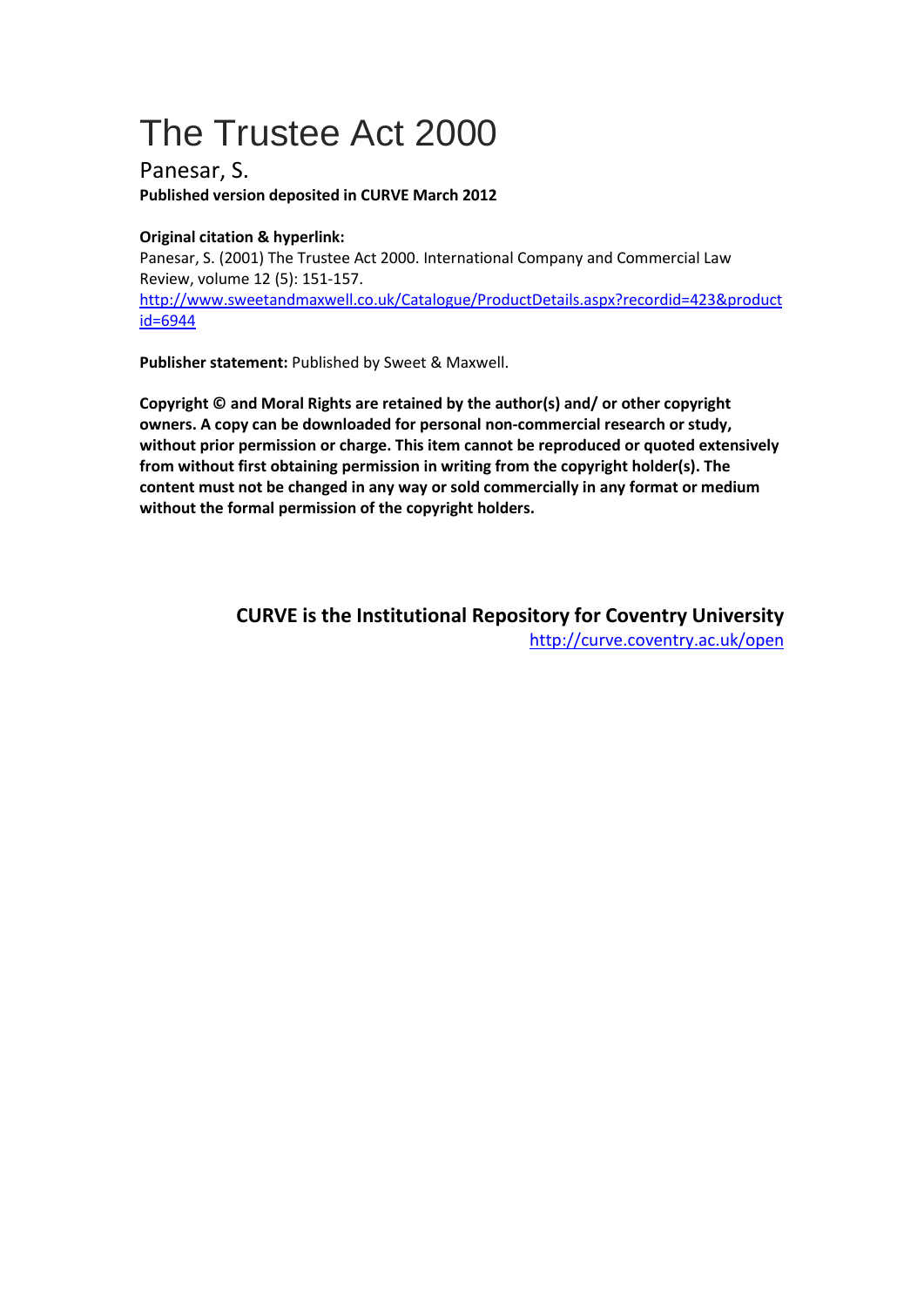## **International Company and Commercial Law Review**

2001

#### **Legislative Comment**

#### **The Trustee Act 2000**

Sukhninder Panesar

**Subject:** Trusts **Keywords:** Trustees powers and duties **Legislation:** Trustee Act 2000

#### *\*I.C.C.L.R. 151* **Introduction**

The Trustee Act 2000, which received Royal Assent last year, came into force on February 1, 2001. The Act makes fundamental changes in the manner in which trustees can and are expected to administer property subject to a trust. The Trustee Bill 2000, which led to the enactment of the Trustee Act 2000, was introduced into the House of Lords in January 2000 and implemented the proposals and recommendations of the Law Commission set out in their 1999 Report entitled "Trustees Powers and Duties"[.1](#page-8-0) The Act is divided into six parts and consists of 43 sections and four schedules. The main thrust of the legislation focuses on five areas of trust law which were thought to be unsatisfactory for the purposes of administering modern trusts. These five areas are (1) the duty of care imposed upon trustees; (2) the power of investment conferred upon trustees; (3) the power to appoint nominees and agents; (4) the power to acquire land; and (5) the power to receive remuneration for work done as a trustee. This article explores the background to the Act, which no doubt must be the single most important statutory intervention in the administration of trusts since the Trustee Act 1925. It also examines why and how the new law has been implemented. The Trustee Act 2000 is an important piece of legislation for commercial lawyers as well as providers of financial services. The main provisions of this new legislation reflect the importance of the trust in commercial matters.

#### **The background**

The need for changes in the law relating to the administration of trusts was not something of a new phenomenon; indeed, the Trustee Act 2000 had a long history to it. As far back as 1982 the Law Commission had recommended reform, particularly so in the context of the rules relating to the delegation of trustee duties upon other persons[.2](#page-8-1) Nothing resulted from the 1982 Report despite continuing pressures from trust lawyers. Some specific changes were brought into force by statutory instrument, most notably in relation to investment practice. For example, in 1996 an order was passed which allowed trustees, when exercising their powers of investment under the Trustee Investment Act 1961, to invest a greater proportion of the trust funds in equities. $3$  This order was made in recognition of the fact that modern trusts required a greater proportion of the funds to be invested in equities so as to achieve acceptable increases in the capital of the trust fund. Furthermore, investment in equities was no longer to be seen in the same cautious way as it was some 100 years ago because of the modern portfolio theory of investment, which meant that investment in equities was not necessarily a risky thing to do. $4$  In June 1997 the Law Commission published a consultation paper recommending, *inter alia,* changes in the law relating to trustee delegation. The 1999 Law Commission Report<sup>5</sup> was arrived at in the context of an increasing awareness that the modern trust operates in quite different circumstances from those that existed some 150 years ago[.6](#page-8-5)

There is no doubt that the trust operates in a context far different from that which existed at the end of the nineteenth and beginning of the twentieth century. The ability of the trust to adapt to social and economic changes stems from the very fact that the trust is an immensely flexible concept and one capable of operating in different areas of society to achieve different social and economic objectives[.7](#page-8-6) At the end of the nineteenth century the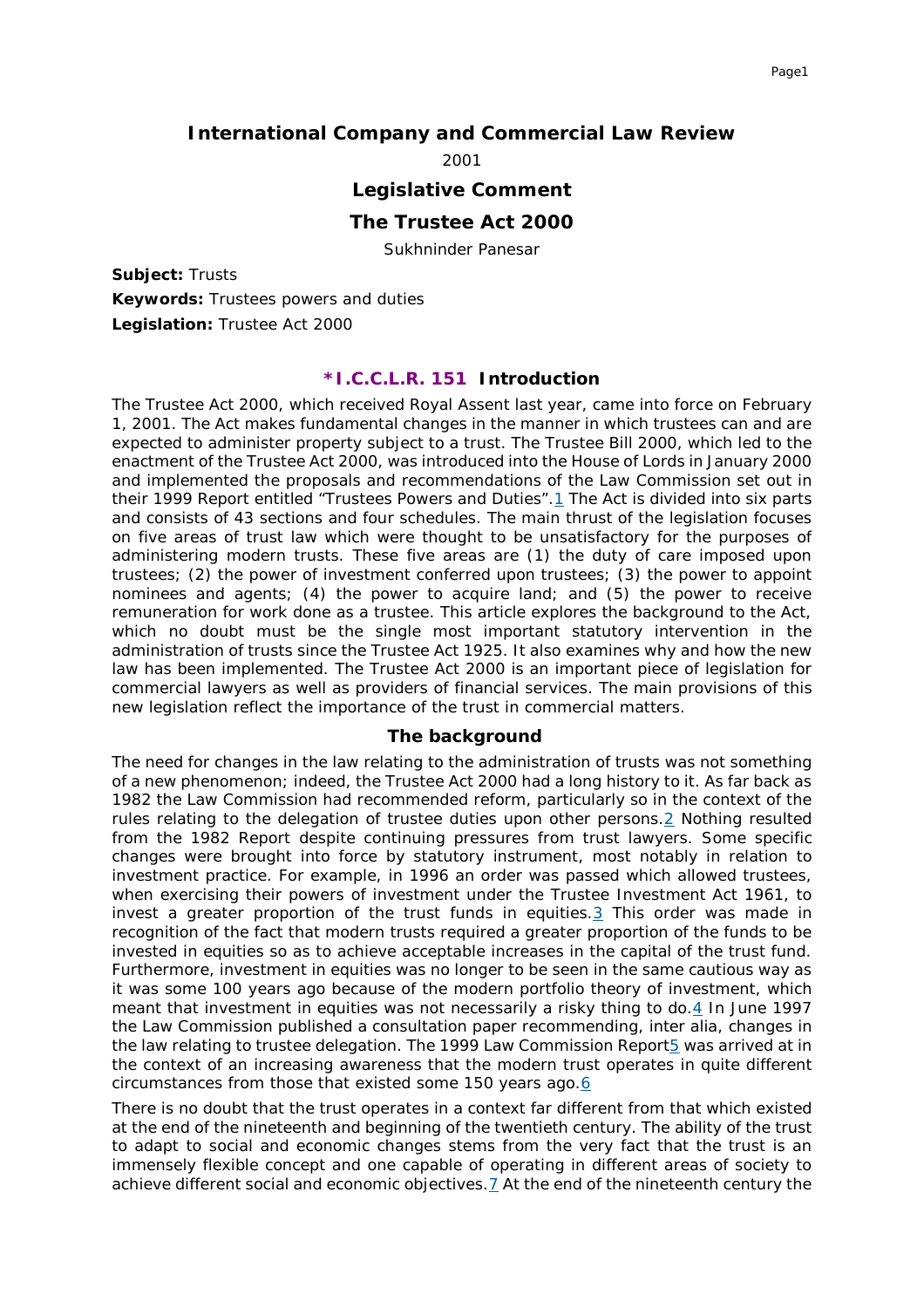trust operated primarily in the context of wills and family settlements. The *\*I.C.C.L.R. 152* primary function of trustees in such a context was to preserve the trust fund over a long period of time for the benefit of beneficiaries entitled in succession. Whilst investment of the trust funds was important, the paramount duty was to preserve the trust fund and this meant that trustees were generally not allowed to invest in risky investments. In such a context investment was not necessarily a complex matter for trustees. Today, whilst the trust does have a role to play in wills and in the context of family arrangements, the express private trust finds itself operating more and more in a commercial context requiring trustees to meet different social and economic objectives. In many modern trusts the paramount duty of the trust is not only to preserve the trust fund but also to make sure that the fund grows and meets inflationary pressures. In trusts where capital growth is of the essence, for example in trusts governing pension and investment funds, the trustees duty is to make sure that there is satisfactory growth in the capital value of the fund.

It is not only the changes in the functions of the modern trust that have resulted in the new law, but also changes in investment practices. Trustees who have a duty to invest trust funds, particularly so in the context of commercial trusts such as pension fund trusts and unit trusts, will inevitably find themselves faced with complex investment practices which may require the need for experienced financial experts to not only implement investments decisions but also to make those decisions so as to satisfy the duty of the trustees to act in the best interest of their beneficiaries[.8](#page-8-7) Therefore, unlike the trustees of the nineteenth and early twentieth century, the modern trustee's duty to invest is an extremely important matter requiring knowledge of complex investment matters. The transition of trusteeship from the type that existed at the end of the nineteenth century to a more modern one is no better explained by one commentator as far back as  $1951.9$  $1951.9$  Shattuck writes:

"[T]o be sure, a hundred years before the time of Victoria's death trusteeship had passed, somewhat nervously, from the concept of safe conduct of a specific *res* into the concept of maintenance of a stated set of values. During that transition the duty of the English trustee had transformed itself from the relatively restricted obligations related to care, custody and operation of family agricultural real estate and its appurtenances to the more intricate task of trading in commercial and financial markets and to the attempted maintenance, through the life of the trust, of a value which had been stated to exist at the time of the opening of the inventory.["10](#page-8-9)

It is in this background that the Trustee Act 2000 finds itself on the statute books. The following sections of this Article explore the changes which the Act has introduced

#### **The general duty of care**

Part I of the Act introduces a new statutory duty of care applicable to trustees when carrying out their functions under the Act, for example investment and appointment of agents, nominees and custodians. The general duty extends to trustees carrying out similar functions under the trust instrument. The general duty is defined in section 1 and basically provides that a trustee must exercise such care and skill as is reasonable in the circumstances making allowance for his special knowledge, experience or professional status. Schedule 1 of the Act makes provision for this general duty to be excluded in the trust instrument. The general duty of care, whilst creating an objective standard of care, does have a subjective element to it. Whilst a trustee is expected to behave as a prudent businessman, section 1 specifically requires that the experience and skills of the individual trustee be considered when applying the duty of care. There are a couple of points to note about the general duty of care in section 1 of the Act.

First, the general duty of care is really an enactment of the rule which had been on many occasions explained in the common law. For example, in *Speight v. Gaunt* Lord Blackburn explained that: "as a general rule a trustee sufficiently discharges his duty if he takes in managing trust affairs all those precautions which an ordinary prudent man of business would take in managing similar affairs of his own.["11](#page-8-10) However, what is different is that section 1 requires a court to take into consideration the specific skills and experience of the individual trustee. The question arises as to whether this subjective element lowers the standard of care required of a lay trustee who may not have the knowledge which a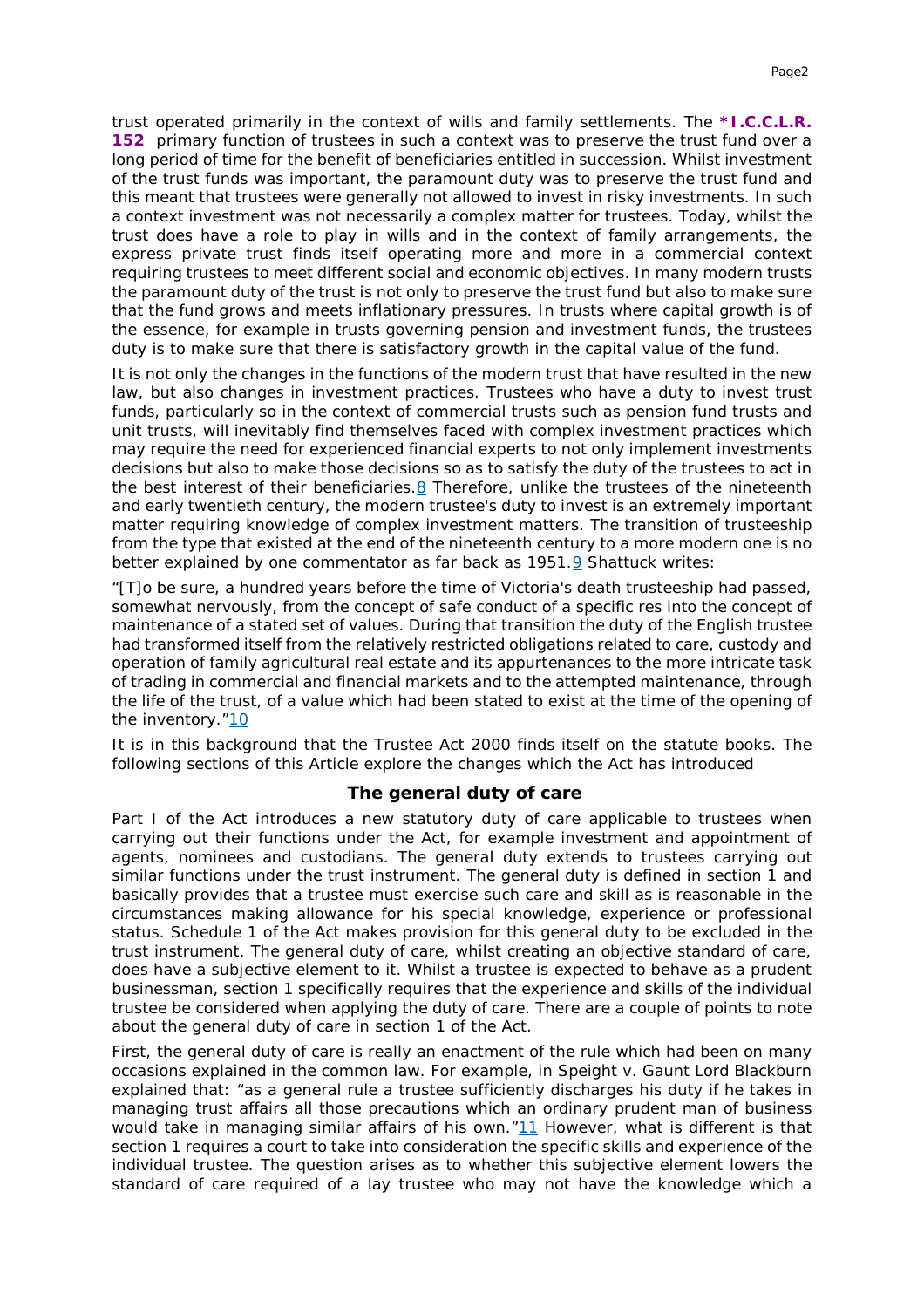reasonable businessman may have. It is doubtful that it does lower the standard of care, all that it appears to be saying is that reasonableness must be measured in light of different trustees. Of course, it would be absurd to suggest that a professional trustee must be expected to exercise the same degree of care and skill as that required of a lay trustee. Equally on the other hand, a lay trustee cannot be expected to exercise the same care and skill which a *\*I.C.C.L.R. 153* professional trustee claims to have. However, this does not mean that a lay trustee is necessarily subject to a low duty of care; he must exercise such care and skill required of a person in a similar situation. In other words, reasonableness must now be measured in light of all the circumstances of the trust.

Secondly, and following on from the first point, the general duty of care makes it absolutely clear that a professional trustee owes a higher duty of care than a normal trustee. Prior to the Trustee Act 2000 there was no doubt in the minds of many that a professional trustee should exercise a higher duty of care than that of a reasonable businessman. However, in so far as the case law is concerned, the matter was far from clear and much confusion centred on the question as to whether the higher duty of care was required from a paid trustee or professional trustee. In one case Harman J. explained that a "paid trustee is expected to exercise a higher standard of diligence and knowledge than an unpaid trustee, and … a bank which advertises itself largely in the public press as taking charge of administrations is under a special duty"[.12](#page-8-11) Whilst there is no doubt that a professional trustee should owe a higher duty of care based on his knowledge, skill and experienc[e13](#page-9-0) , not all paid trustees are necessarily professional trustees. What Harman J. was envisaging was a professional trustee and not just a paid trustee. The general duty of care in section 1 allows for a higher duty of care to be expected from a professional trustee without necessarily a higher duty from a paid trustee who happens to be a lay trustee. Although a lay trustee may be paid for his services, the duty of care required of him is to be measured in the circumstances of the case making allowance for his special knowledge and experience.

## **The power of investment**

Part II of the Trustee Act 2000 creates a new statutory power of investment and in doing so repeals the Trustee Investment Act 1961 which had for a long time been regarded as out of date with modern investment practices. Although many modern trusts will invariably contain wide powers of investment, older trusts tend not to have such express powers, neither do trusts created in home drawn wills, and it is here that the statutory power becomes important. To understand the basis of the new statutory power of investment brief mention must be made to the position before the Trustee Act 2000 came into force. Historically, the law of trusts took a very cautious approach to investment of trust funds. The primary objective behind the investment of trust funds was to preserve the trust fund and generate income. Trustees were not permitted to invest in high-risk investments such as equities unless there was some express power in the trust instrument authorising them to do so. The most obvious types of investment authorised at the turn of the twentieth century were investments in mortgages and government stocks. Such investments hardly presented problems in the typical family trust where the duty of the trustees was to preserve and protect the trust fund whilst at the same time generating interim income for beneficiaries entitled in succession.

The cautious approach to trustee investment became clearly out of date around the middle of the twentieth century. Around this period the trust had become employed for purposes rather different from those that existed before. The trust became employed in family as well as commercial contexts and for purposes which were not necessarily to preserve the trust fund in its simple meaning, but to preserve the fund in line with inflationary pressures. The only way in which trust funds can hedge against inflation is if they can be invested in equities. The Trustee Investment Act 1961 allowed trustees to invest in equities without totally abandoning the policy of safe investments. The 1961 Act restricted trustees to authorised investments. The Act divided investments into "narrow range" and "wide range" investments. Narrow range investments consisted primarily of fixed-rate investments whilst wide range investments consisted of shares in public companies. Trustees could, if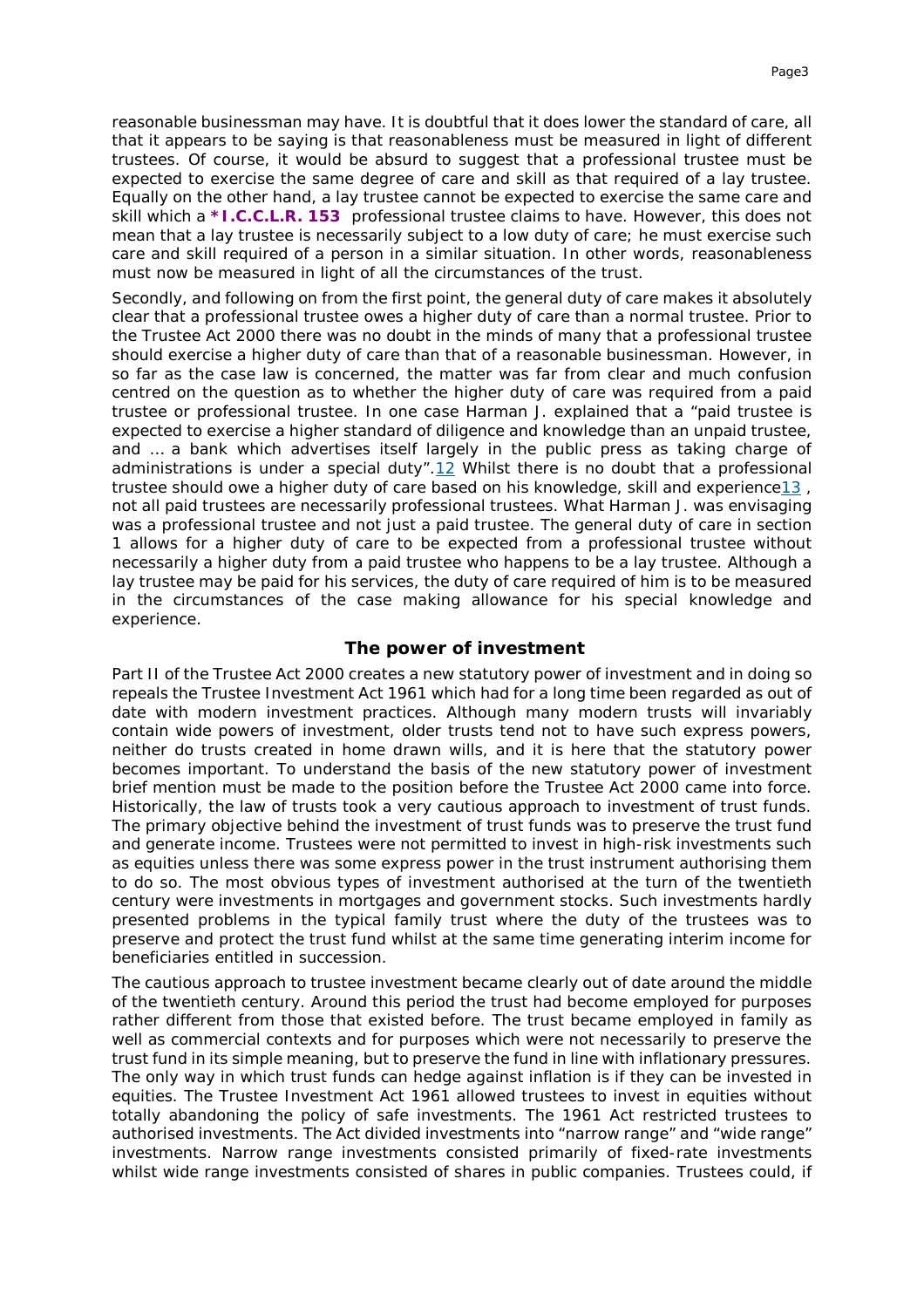they wanted, invest the whole of the trust fund in the narrow range; however, if they wanted to invest in the wide range they were required to divide the trust fund into two parts. Initially trustees were required to divide the fund equally and make sure that one-half was invested in the narrow range allowing the other half to be invested in equities. At the time of its repeal, that division had changed so that trustees were only required to invest 25 per cent of the trust fund the narrow range allowing up to 75 per cent to be invested in the wide range.

Whilst the Trustee Investment Act 1961 was seen as generous at the time of its enactment, it had clearly become out of date with modern investment practices. The manner in which financial markets operate and the functions of the modern trust have made it impossible in many cases for the ordinary trustee to invest trust funds in the best interests of the beneficiaries. In many cases it is far more appropriate for such trustees not to be restricted to authorised investments such as those which existed under the Trustee Investment Act 1961, but rather to delegate the entire process of selecting and implementing investment *\*I.C.C.L.R. 154* decisions to professional persons[.14](#page-9-1) The requirement to divide the fund between the narrow range and the wide range had been criticised as been unduly restrictive. 15 There is no doubt that investing trust funds in modern financial markets is a complex matter for trustees, and whilst it is not intended to examine the complexity in this Article, a few points are worth mentioning[.16](#page-9-3) In the case of trusts which consist of very large funds, investment, which can produce substantial growth in the capital, requires the employment of nominees to deal with securities. The use of nominees is absolutely essential to the investment because it is only through this medium that the investment of the trust fund can produce the best results. Nominees are not only in the best position to determine the adequacy of a particular portfolio of investment but they can also manage the fund, provide paperwork for the Inland Revenue and facilitate the electronic transfer of and settlement in securities.

The new statutory power of investment is now to be found in section 3(1) of the Trustee Act 2000. Section 3(1) confers upon trustees an extremely wide power of investment; basically it gives the trustees the same power of investment as that held by an absolute owner of property. The section provides that: "… a trustee may make any kind of investment that he could make if he were absolutely entitled to the assets of the trust". The trustee must of course comply with the general duty of care in section 1 of the Act, which provides a safeguard for the beneficiaries. This new power of investment must be examined in light of the new powers of delegation. Unlike before, trustees will be able to delegate their discretion as well as their duty to invest. Like the Trustee Investment Act 1961, this new power is a "default provision" and will only apply in so far as there is no contrary provision in the trust instrument. Furthermore, the new statutory power contained in Part II does not apply to occupational pensions schemes, authorised unit trusts and schemes under the Charities Act 1993[.17](#page-9-4) The new power is retrospective in nature; section  $7(1)$  provides that Part II of the Act applies to trusts created before the commencement of the Act. Whilst the statutory power is contained in section 3(1), section 4(1) of the Act requires trustees to have regard to "standard investment criteria" when investing. Section 4(3) defines "standard investment criteria" to mean suitability to the trust of the investment and the need for diversification in so far as it is appropriate in the circumstances. This investment criteria is not entirely new, similar provisions were found in section 6(1) of the Trustee Investment Act 1961. The standard investment criteria are important because the functions of trust investment vary from one type of trust to another. Section 4(2) requires the trustee to periodically review the trust investments with regard to the standard investment criteria. This duty to review is an enactment of the position exemplified in the common law[.18](#page-9-5)

Trustees are required by section 5 to obtain advice before investing unless the circumstances conclude that it is unnecessary or inappropriate to do so. Obviously putting the trust funds in an ordinary current account pending further investment decisions may not require advice, but a decision to invest in securities will invariably require advice. Section 5(4) defines proper advice to mean: "advice of a person who is reasonably believed by the trustee to be qualified to give it by his ability in and practical experience of financial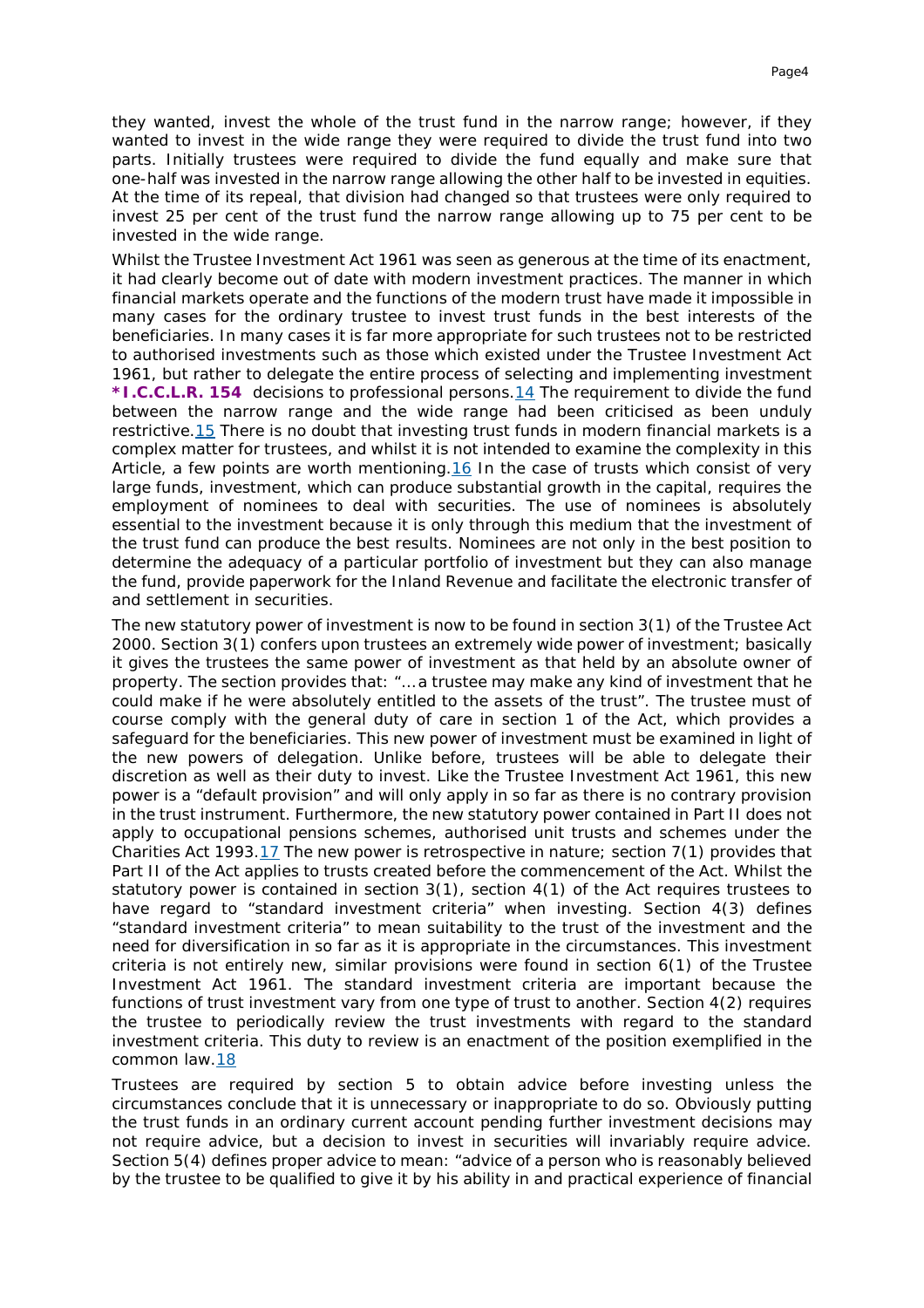and other matters relating to the proposed investment". The full impact of this new statutory power of investment must be seen in conjunction with the new power of delegation, which is examined later on. Collectively these powers allow trust investments to be managed by professional persons for the best interests of the beneficiaries whilst at the same time protecting trustees from liability for improper management of trusts assets in the interests of their beneficiaries.

#### **Acquisition of land**

Until the Trustee Act 2000 came into force, trustees had no general power to purchase land as an investment. There were only two exceptions to this. First, where the trust instrument authorised the trustees to purchase land as an investment, they could do so for the purpose of generating income[.19](#page-9-6) Secondly, where the trustees were trustees of land *\*I.C.C.L.R. 155* and so governed by the Trusts of Land and Appointment of Trustees Act 1996. Section 6 of the 1996 Act confers upon trustees of land a power to purchase land as an investment, for occupation by the beneficiary or for any other reason. The net effect of the absence of a general power to purchase land was that trustees of pure personalty had no power to acquire land for the rent-free occupation of their beneficiaries. However, trustees who held personalty as well as land on trust for their beneficiaries could give rent-free occupation to their beneficiaries by virtue of the 1996 Act. This produced an unsatisfactory result since, if by chance the subject-matter of a trust consisted of personalty as well as realty, trustees could invest in land and give rent-free occupation. On the other hand, personal property subject to a trust could not be converted into real property for the rent-free occupation of the beneficiaries.

Under the new legislation trustees can now purchase land in the United Kingdom. Part III of the Trustee Act 2000 gives the trustees a power to purchase the land as an investment, for occupation by the beneficiaries or for any other reason. 20 This new power is based upon that which is contained in the Trusts of Land and Appointment of Trustees Act 1996. Once trustees have acquired land they will be vested with the same powers as an absolute owner of land. Trustees will be able to sell, lease and mortgage the land. The new power to purchase land is a default provision, which means that it can be excluded subject to a contrary provision in the trust instrument[.21](#page-9-8) Moreover, the new power is retrospective so applies to trusts created before the commencement of the Act[.22](#page-9-9)

# **The power of delegation and liability for the acts of agents**

Part IV of the Trustee Act 2000 deals with the appointment of agents, nominees and custodians and the liability of the trustees for such persons. This area of the law of trusts had become the subject-matter of immense criticism. It is not intended here to examine the nature of that criticism in detail simply because such an exercise has been carried out on many occasions in the various literature on the law of trusts. Indeed most students and practitioners of the law of trust will be familiar with the criticisms of the law of delegation under the Trustee Act 1925. However, a few obvious points about the delegation rules before the commencement of the new legislation can be made in order to put the new rules into context.

First, although it had become clear in the nineteenth century, and perhaps even before then, that trustees could in certain circumstances delegate their functions to another, trustee could not, however, delegate their administrative or dispositive powers to another person. The Law Commission recognised that this presented a serious problem in the administration of modern trusts. 23 In particular, the fact that the office of trusteeship had become so specialised that it might be impossible for trustees to exercise certain administrative discretions properly for the beneficiaries. The most obvious example here is the exercise of power of investment in a complex financial market.

Secondly, there was the problem with the statutory power of delegation contained in the Trustee Act 1925 and the rules relating to the liability of the trustees for the acts of the agent employed under that power. Section 23 of the Trustee Act 1925 allowed for the appointment of an agent by a trustee providing such appointment was made in good faith. Section 23 read that a trustee who appointed an agent in good faith was not liable for the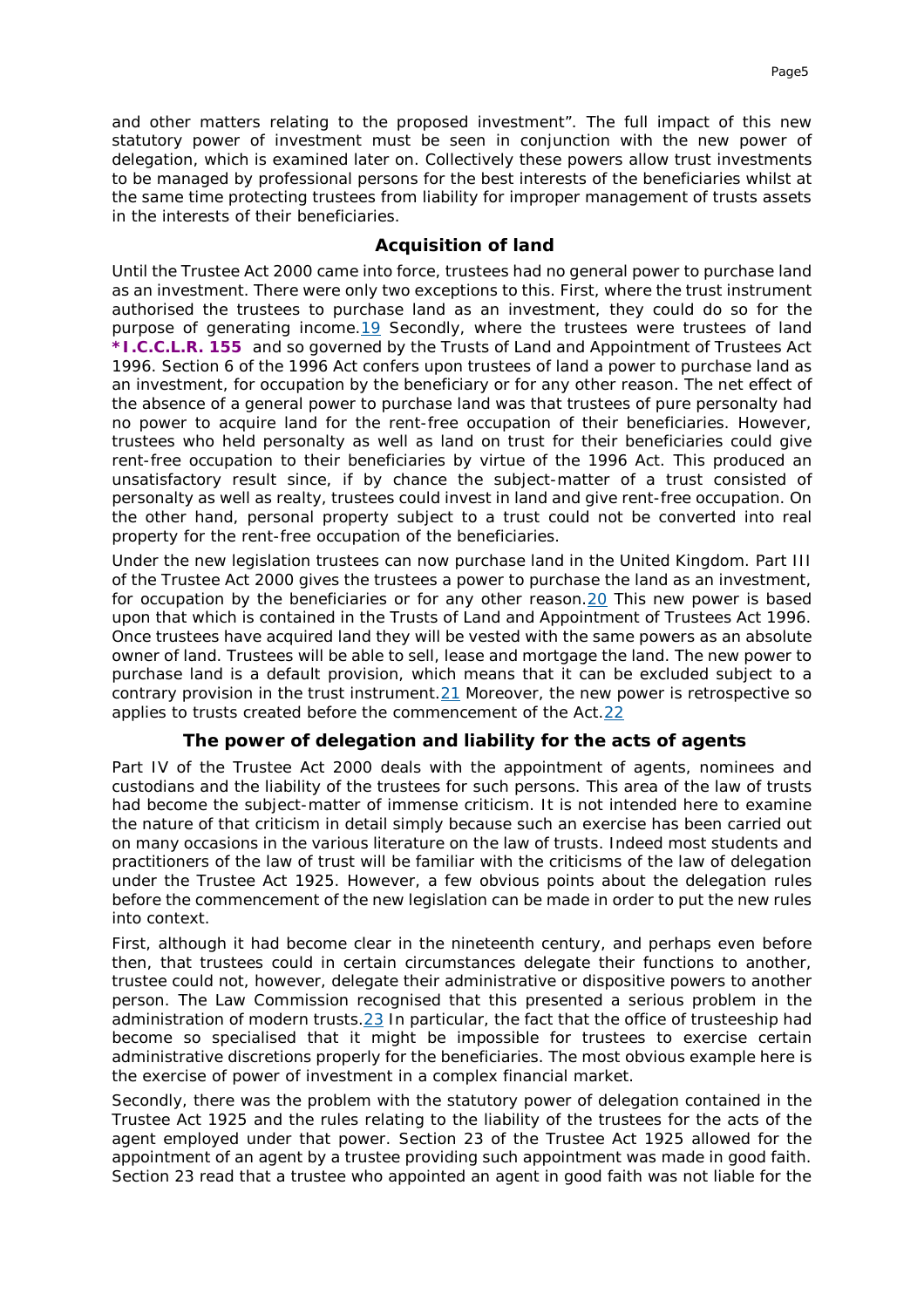default of the agent employed. Section 30 of the same Act; however, read that a trustee could be liable for the acts of the agent employed if the trustee was guilty of "wilful default". Not only was there inconsistency with the two sections but also the net effect of the sections was to put a very low standard of care on trustees in respect to the appointment of agents and their subsequent supervision. The sections excluded a negligence based liability and restricted it to conscious wrongdoing or recklessness in the sense of not caring whether the trustee's acts amounted to a breach of duty or not. In the much criticised decision in *Re Vickery*[24](#page-9-11) Maugham J.'s judgment left no room for doubt that a trustee may escape liability for the appointment of an agent if he acted in good faith, which meant satisfying a subjective test of honesty rather than reasonableness. Moreover, a trustee who was not guilty of conscious wrongdoing or recklessness, albeit negligent, could however escape liability for the defaults of the agent. This state of affairs was clearly unsatisfactory and out of kilter with the onerous and objective duties of reasonableness imposed on trustees.

Finally, there was the problem of appointing nominees and custodians. Until the new legislation it was trite law that a trustee was under a duty to safeguard the trust property[.25](#page-9-12) Furthermore, where trust property was vested in the two or more trustees it could only be transferred with the consent of all of them. These rules meant that it was almost impossible to appoint nominees and *\*I.C.C.L.R. 156* custodians without committing a breach of trust. The appointment of nominees and custodians is however an increasingly important mechanism employed in investment practices. As noted above in relation to the discussion on investment, the use of nominees provides a very important method in which securities are traded in on the financial markets. Nominees in an increasing number of cases provide the means by which investors can trade in securities through paperless transactions. To get the best investment returns it is in the interests of the trust to appoint nominees to facilitate effective trade in securities.

Sections 11 to 20 of the Trustee Act 2000 deal with the appointment of agents, nominees and custodians. Sections 21 to 23 deal with the review of the agents, nominees and custodians acts and the question of liability for the acts of such persons employed. These sections can be briefly examined. First, in so far as collective delegation, section 11(1) provides that trustees of a trust "may authorise any person to exercise any or all of their delegable functions as their agent". Section 11(2) defines delegable functions to consist of any function other than four exceptions. These exception are (a) dispositive function, in other words, function relating to the distribution of trust assets; (b) a power to allocate fees or other payments to capital or income; (c) power to appoint a trustee; and (d) a power conferred by law of the trust instrument which allows a trustee to delegate their functions or appoint a nominee or custodian. It is apparent from section 11(1) that a trustee may delegate his or her administrative functions to another person.

Where an administrative function is delegated to another, section 15 requires special conditions to be satisfied. For example, where a trustee delegates his or her function of selecting investments or the sale of trust property, section 15(1) requires that the terms of the agreement must be made in writing or at least evidenced in writing. This agreement, known as the "policy statement" must give guidance as to how the functions should be exercised and should seek an undertaking from the agent that such agent will secure compliance with the policy statement. In a typical example, where there is a trust for beneficiaries entitled in succession, the policy statement may refer to the standard investment criteria contained in Part II of the Act as well as requiring the investment to provide a balance between income and capital growth for the life tenant and the remainderaman.

Sections 21 to 23 of the new legislation provide for the review by trustees of the appointments of agents, nominees and custodians and also the liability of the trustees for the acts of such persons employed. Collectively these sections repeal sections 23 and 30 of the Trustee Act 1925 and in doing so impose objective standards of care on trustees rather than subjective standards imposed under the old law. Section 21 of the Act merely identifies when sections 22 and 23 of the Act apply. Basically these sections will apply when the trustees appoints agents, nominees and custodians under the Act or under similar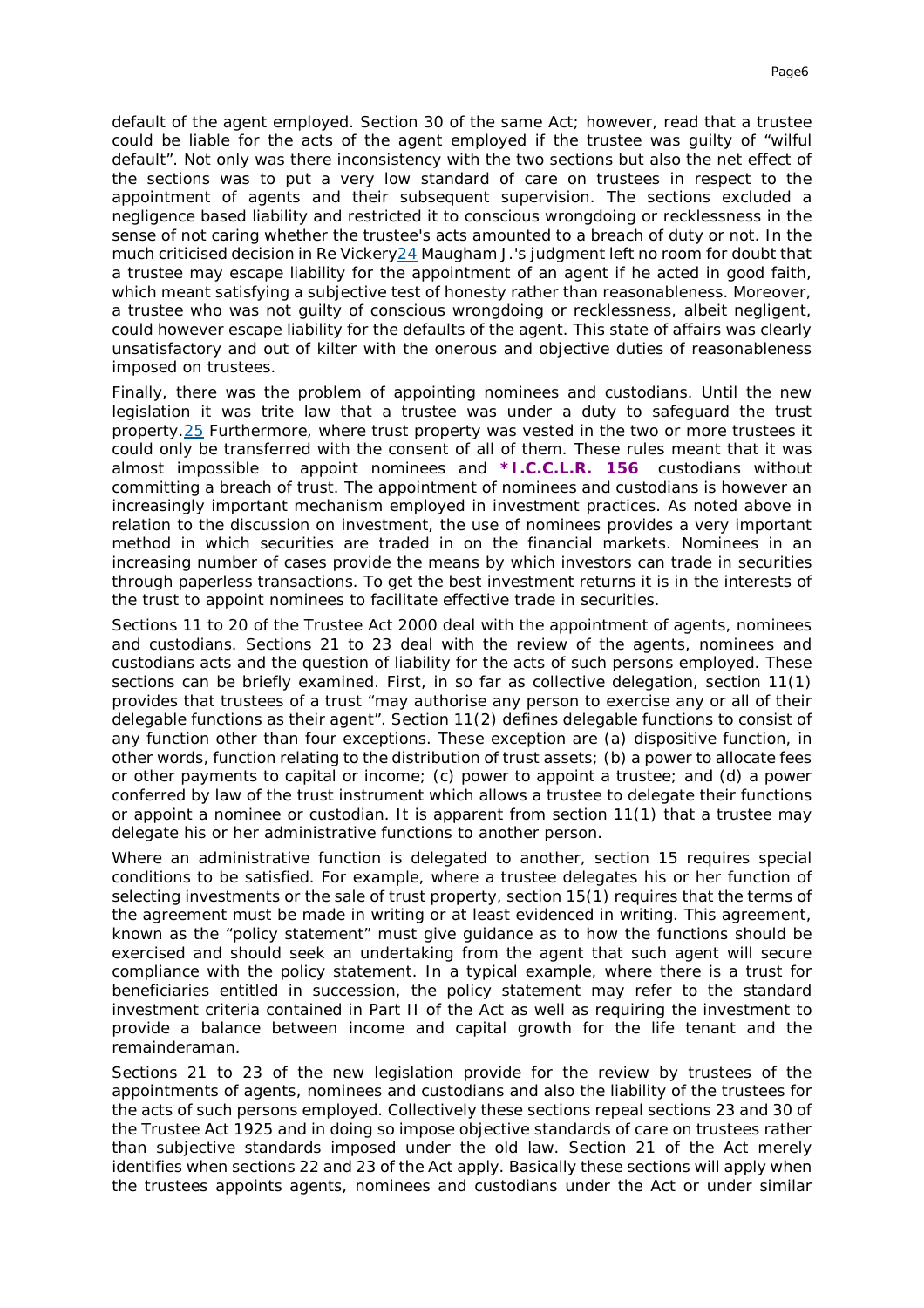provisions in the trust instrument. Section 22 of the Act imposes upon trustees who delegate their functions to agents, nominees and custodians a duty consisting of three aspects. First, trustees are required to keep under review the terms of the appointment and make sure that the person appointed is suitable for the purposes for which he is employed. Therefore, unlike the old law, which allowed a trustee to escape liability of the agent who was employed in good faith, the new Act imposes upon trustees an ongoing duty to make sure that the appointment is satisfactory at all times. Secondly, trustees are required to consider whether to intervene in the appointment if the circumstances make is appropriate. Finally, trustees are expected to intervene if the circumstances make it appropriate for intervention. In so far as the delegation of administrative functions are concerned section 22(2) requires the trustees to consider whether there is any need to revise the policy statement, and if so, to do so, and also to make sure that the policy statement is being complied with.

In so far as the liability for the acts of agents, nominees and custodians, section 23 simplifies the law and imposes a high duty of care on trustees. The idea of wilful default and conscious wrongdoing or recklessness disappears and trustees will now be liable for negligent conduct both in respect of the initial appointment of the agent, nominee or custodian and subsequent supervision. Section 23 provides that a trustee will not be liable for the acts of agents, nominees and custodians providing he complies with the general duty of care in section 1 of the Act both in respect of the initial appointment of the agent, nominee or custodian and when carrying out his duties under section 22 of the Act. This is a welcome change in the law and puts an end to a long history of criticism directed to the statutory power of delegation in the Trustee Act 1925. The imposition of an objective standard of care puts this area of law in kilter with other areas relating to the duties of trustees when administering trust assets.

#### **Remuneration**

The final important area covered by the new legislation relates to remuneration and in particular the construction of professional charging clauses. It is trite law that the office of trusteeship *\*I.C.C.L.R. 157* is gratuitous[.26](#page-9-13) If a trustee is to receive remuneration he must point to some specific entitlement to it either by law or the trust instrument. In most modern trusts professional trustees will insert charging clauses in the instrument purporting to create the trust. In certain cases statute authorises remuneration for special types of trustees, for example, judicial trustees are authorised by section 1(5) of the Judicial Trustee Act 1895 to receive remuneration. The court also has an inherent jurisdiction to authorise remuneration in circumstances where there is no remuneration clause in the trust instrument or where there is a remuneration clause but the trustees seek to increase the scale of fees[.27](#page-9-14) The new legislation deals only with professional charging clauses.

Although commonly inserted into trust instruments, the courts strictly construe professional charging clauses. For example, a professional trustee relying upon a charging clause could only claim remuneration for his professional services which could not have been performed by a lay trustee. A solicitor, therefore, could not claim for work done which could have been done by a lay person. One way around this was to draft a charging clause in a very wide way so that a professional could charge for other services capable of being carried out by a lay trustee. Section 28(2) of the Trustee Act 2000, removes the strict construction of charging clauses so that a professional trustee can charge for services which could have been provided by a lay trustee. A fundamental change in the law is provided by section 29, which implies a professional charging clause in all non-charitable trusts that do not make provision for remuneration of professional trustees. Where such a professional charging clause is implied a professional trustee, such as a trust corporation, solicitor, banker or accountant, will be able to receive reasonable remuneration. In the case of professional trustees, such as solicitors, bankers and accountants, they must, however, obtain permission in writing from the other trustees before they are entitled to remuneration.

# **Conclusions**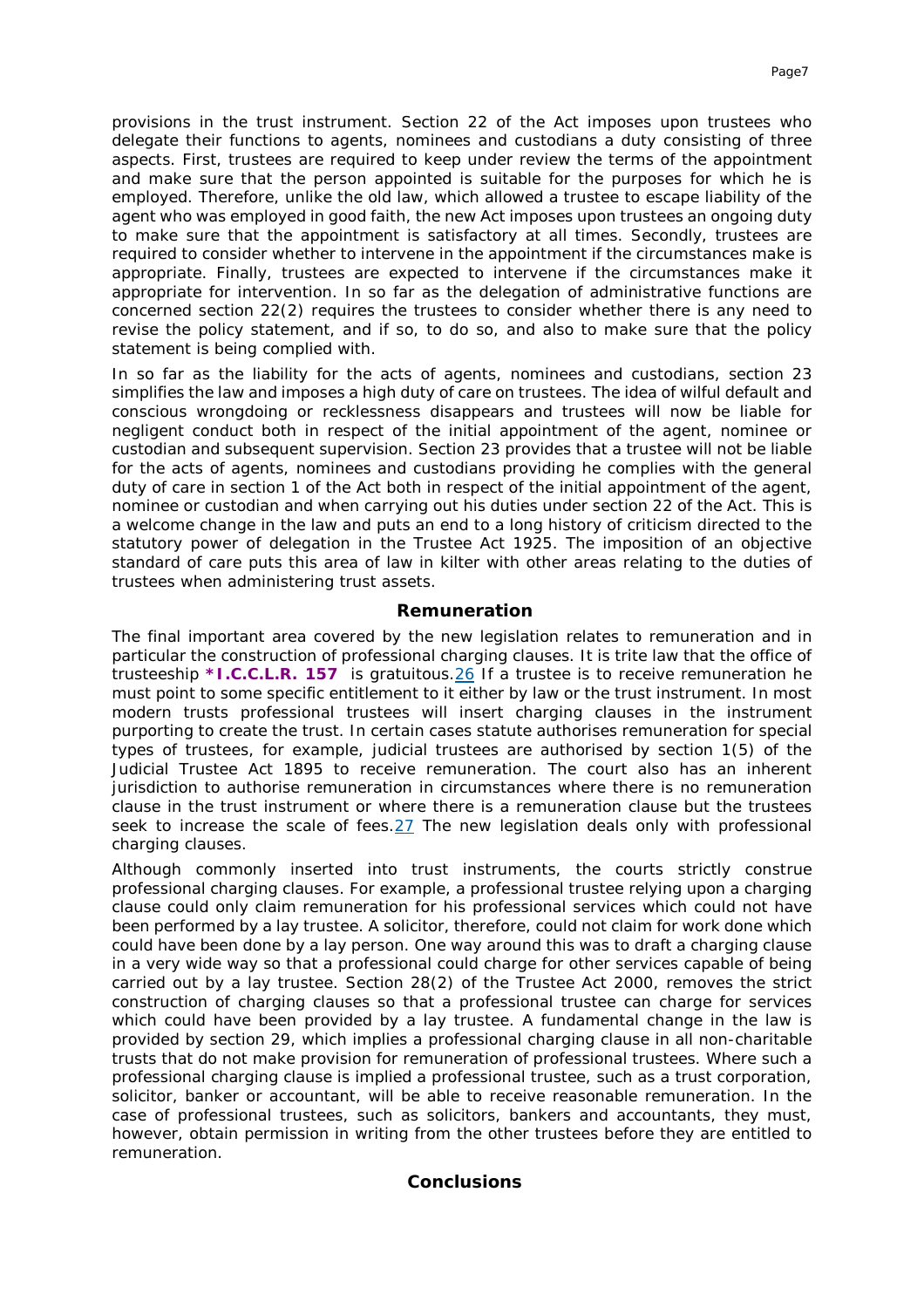The history of the trust has demonstrated that it is a concept of immense flexibility and one that has no real problem in adapting to changes in social and economic conditions in society. It finds a home in almost all walks of life and it is this characteristic which continues to put the lawmakers under constant pressure to change the principles and doctrines of the law of trusts to reflect the different contexts in which it now operates. The provisions of the Trustee Act 2000 are a reflection of the fact that the trust is now operating in conditions far different from those that existed at the beginning of the twentieth century. Although the trust continues to play an important role in the family context, that importance is gradually being displaced by a commercial context where the needs of trustees are rather different from those of trustees administering family trusts. Furthermore, it is not just the functions of the trust that have changed, but practices relating to the management of assets in complex financial markets. The new legislation, the case for which has been argued over the last 20 years or so, is a welcomed development in the modern law of trusts.

\_\_\_\_\_\_\_\_\_\_\_\_\_\_\_\_\_\_\_\_\_\_\_\_\_\_\_\_\_\_\_\_\_\_\_\_\_\_\_\_\_\_\_\_\_\_\_\_\_\_\_\_\_\_\_\_\_\_\_\_\_\_\_\_\_\_\_\_\_\_\_\_\_\_\_

I.C.C.L.R. 2001, 12(5), 151-157

# <span id="page-8-0"></span>1.

Law Com. (No. 260).

# <span id="page-8-1"></span>2.

23rd Report on the Powers and Duties of Trustees, (Cmnd. 8733) (1982).

<span id="page-8-2"></span>3.

Trustee Investments (Division of Trust Fund) Order (S.I. 1996 No. 845).

<span id="page-8-3"></span>4.

In May 1996 H.M. Treasury published a Consultation Document: *Investment Powers of Trustees* which sought to repeal the Trustee Investment Act 1961 by means of an Order under the Deregulation and Contracting Out Act 1994, s. 1. This Order was not approved because of the General Election of May 1997 and the cessation of Parliament.

<span id="page-8-4"></span>5.

Law Com. (No. 260).

# <span id="page-8-5"></span>6.

See also D. Hayton, "Developing the Law of Trusts for the Twenty-First Century" (1990) 106 L.Q.R. 87 where Professor Hayton commented on the need for wider powers to be conferred upon trustees when investing. In particular he pointed out the need for investment managers to be appointed by trustees without attracting vicarious liability.

# <span id="page-8-6"></span>7.

One is often reminded of the words of Otto Kahn Freund who, when commenting on the importance of the trust in England, wrote, "it is an institute of great elasticity and generality, as elastic, as general as contract": *Equity* (2nd ed.,) (1936), p. 23.

<span id="page-8-7"></span>8.

See D. Hayton, *op.cit.*

# <span id="page-8-8"></span>9.

Shattuck, "The Development of the Prudent Man Rule for Fiduciary Investments in the Twentieth Century" (1951) 12 Ohio State L.J. 491 at 491-492.

<span id="page-8-9"></span>10.

*ibid.*

<span id="page-8-10"></span>11.

(1883) 9 App. Cas. 1 at 19. Similarly, in the context of investment, Lindley L.J. explained in *Re Whiteley* (1886) 33 Ch. D. 347 that the duty of a trustee in investing trust funds is to "take such care as an ordinary prudent man would take if he were under a duty to make the investments for other persons for whom he felt morally bound to provide": at 355.

# <span id="page-8-11"></span>12.